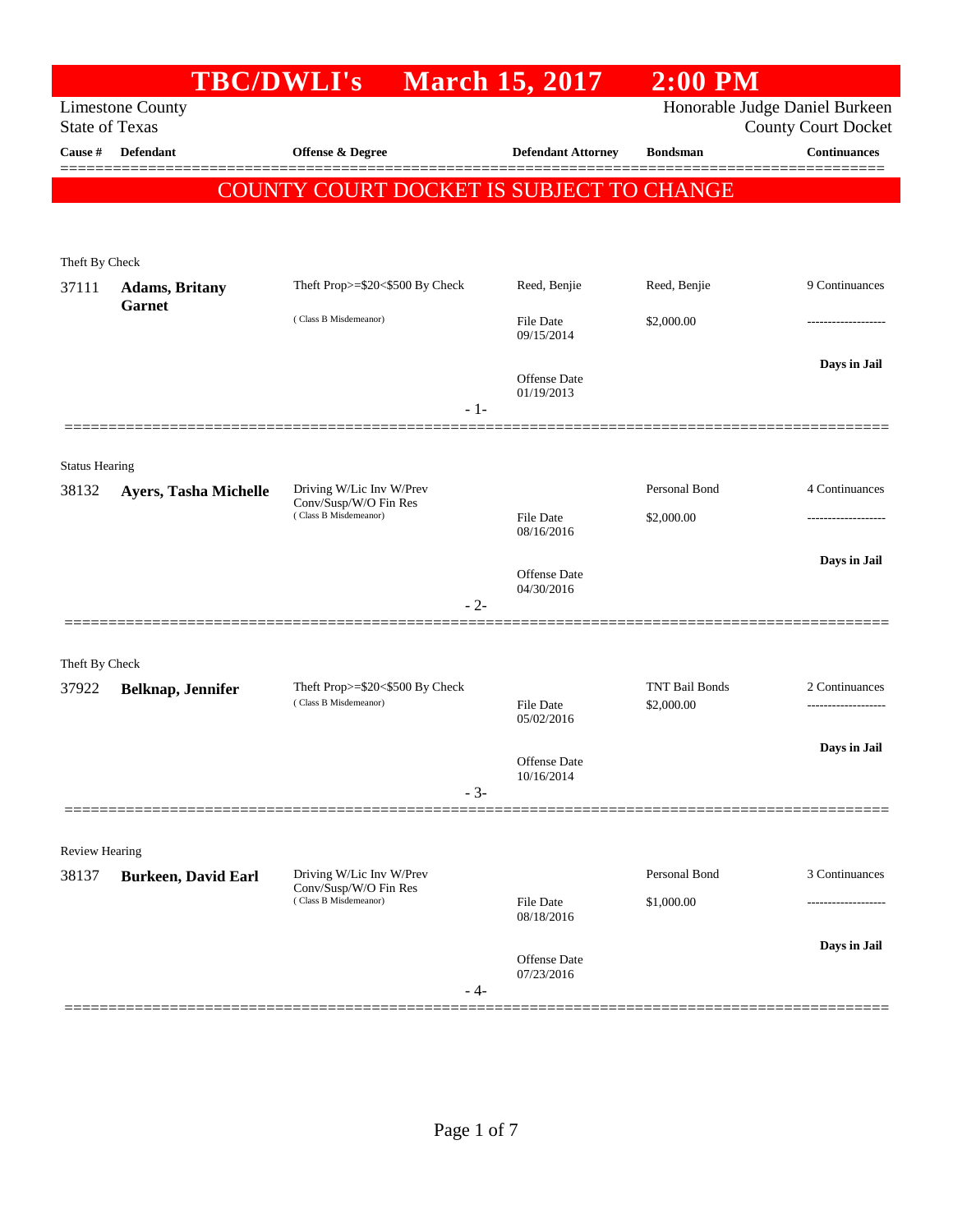|                | <b>TBC/DWLI's</b>                                |                                                          | <b>March 15, 2017</b>          | <b>2:00 PM</b>                          |                            |
|----------------|--------------------------------------------------|----------------------------------------------------------|--------------------------------|-----------------------------------------|----------------------------|
|                | <b>Limestone County</b><br><b>State of Texas</b> |                                                          |                                | Honorable Judge Daniel Burkeen          | <b>County Court Docket</b> |
| Cause #        | Defendant                                        | <b>Offense &amp; Degree</b>                              | <b>Defendant Attorney</b>      | <b>Bondsman</b>                         | <b>Continuances</b>        |
|                |                                                  | COUNTY COURT DOCKET IS SUBJECT TO CHANGE                 |                                |                                         |                            |
|                |                                                  |                                                          |                                |                                         |                            |
| Theft By Check |                                                  |                                                          |                                |                                         |                            |
| 37939          | Davis, Brian                                     | Theft Prop>=\$20<\$500 By Check                          |                                | County Bail Bonds                       | 9 Continuances             |
|                |                                                  | (Class B Misdemeanor)                                    | File Date<br>05/04/2016        | \$1,000.00                              | ------------------         |
|                |                                                  |                                                          | Offense Date                   |                                         | Days in Jail               |
|                |                                                  | $-5-$                                                    | 05/28/2014                     |                                         |                            |
|                |                                                  |                                                          |                                |                                         |                            |
| Theft By Check |                                                  |                                                          |                                |                                         |                            |
| 35060          | Doty, Richard Wayne                              | Theft Prop>=\$20<\$500 By Check<br>(Class B Misdemeanor) | File Date                      | Ace Bail Bonds - Crockett<br>\$1,000.00 | 4 Continuances             |
|                |                                                  |                                                          | 02/18/2011                     |                                         | Days in Jail               |
|                |                                                  |                                                          | Offense Date<br>07/25/2010     |                                         |                            |
|                |                                                  | - 6-                                                     |                                |                                         |                            |
| Theft By Check |                                                  |                                                          |                                |                                         |                            |
| 36096          | Doty, Richard Wayne                              | Theft Prop>=\$20<\$500 By Check                          |                                | Ace Bail Bonds - Crockett               | 4 Continuances             |
|                |                                                  | (Class B Misdemeanor)                                    | File Date<br>10/25/2012        | \$1,000.00                              | -----------------          |
|                |                                                  |                                                          | Offense Date                   |                                         | Days in Jail               |
|                |                                                  | - 7-                                                     | 12/06/2010                     |                                         |                            |
|                |                                                  |                                                          |                                |                                         |                            |
| Theft By Check |                                                  |                                                          |                                |                                         |                            |
| 37941          | <b>Evans, Quincey</b><br>Charles, Jr.            | Theft Prop>=\$20<\$500 By Check                          |                                | Personal Bond                           | 8 Continuances             |
|                |                                                  | (Class B Misdemeanor)                                    | <b>File Date</b><br>05/04/2016 | \$1,000.00                              |                            |
|                |                                                  |                                                          | Offense Date                   |                                         | Days in Jail               |
|                |                                                  | $-8-$                                                    | 02/06/2015                     |                                         |                            |
|                |                                                  |                                                          |                                |                                         |                            |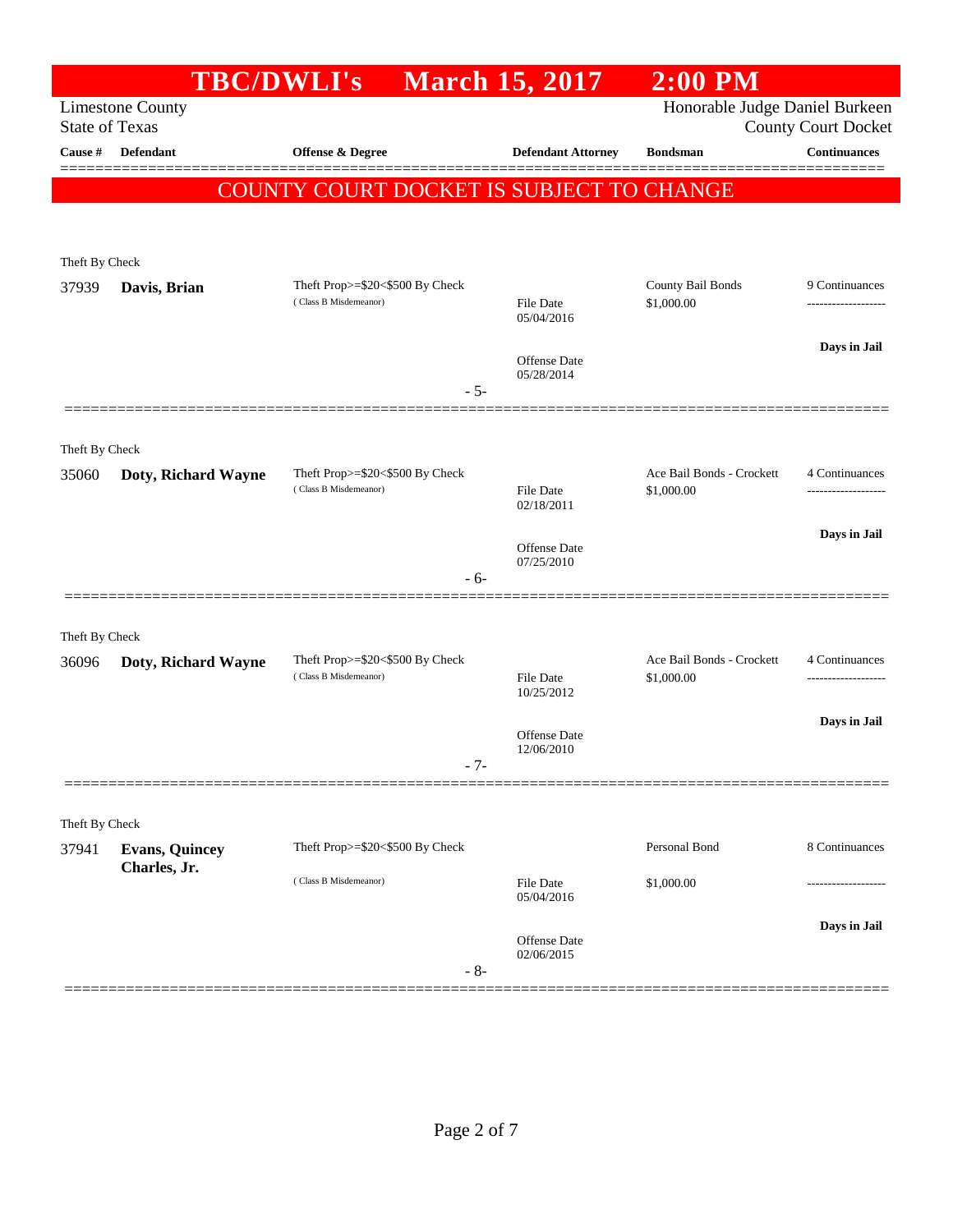|                       | <b>TBC/DWLI's</b>                          |                                                                            | <b>March 15, 2017</b>                          | $2:00$ PM                       |                            |
|-----------------------|--------------------------------------------|----------------------------------------------------------------------------|------------------------------------------------|---------------------------------|----------------------------|
| <b>State of Texas</b> | <b>Limestone County</b>                    |                                                                            |                                                | Honorable Judge Daniel Burkeen  | <b>County Court Docket</b> |
| Cause #               | <b>Defendant</b>                           | Offense & Degree                                                           | <b>Defendant Attorney</b>                      | <b>Bondsman</b>                 | <b>Continuances</b>        |
|                       |                                            | COUNTY COURT DOCKET IS SUBJECT TO CHANGE                                   |                                                |                                 |                            |
|                       |                                            |                                                                            |                                                |                                 |                            |
|                       | Hearing On Motion To Revoke Probation      |                                                                            |                                                |                                 |                            |
| 37699                 | <b>Forge, Davion Deluv</b>                 | Criminal Mischief $\ge$ \$100 < \$750;<br>Motion To Revoke Probation       | Reed, Justin                                   | Reed, Benjie                    | 4 Continuances             |
|                       | (Class B Misdemeanor; Class B Misdemeanor) |                                                                            | File Date<br>10/28/2015                        | \$5,000.00                      | -----------------          |
|                       |                                            | $-9-$                                                                      | Offense Date<br>09/29/2015;<br>11/11/2016      |                                 | 28 Days in Jail            |
|                       |                                            |                                                                            |                                                |                                 |                            |
| <b>Status Hearing</b> |                                            |                                                                            |                                                |                                 |                            |
| 38270                 | <b>Forge, Davion Deluv</b>                 | Resist Arrest Search Or Transport<br>(Class A Misdemeanor)                 | Reed, Justin<br>File Date<br>12/02/2016        | County Bail Bonds<br>\$5,000.00 | 2 Continuances             |
|                       |                                            |                                                                            | Offense Date<br>10/07/2016                     |                                 | <b>28 Days in Jail</b>     |
|                       |                                            | $-10-$                                                                     |                                                |                                 |                            |
| <b>Status Hearing</b> |                                            |                                                                            |                                                |                                 |                            |
| 38271                 | <b>Forge, Davion Deluv</b>                 | Driving W/Lic Inv W/Prev<br>Conv/Susp/W/O Fin Res<br>(Class B Misdemeanor) | Reed, Justin                                   | County Bail Bonds<br>\$1,500.00 | 2 Continuances             |
|                       |                                            |                                                                            | <b>File Date</b><br>12/02/2016                 |                                 |                            |
|                       |                                            |                                                                            | Offense Date<br>10/07/2016                     |                                 | <b>28 Days in Jail</b>     |
|                       |                                            | $-11-$                                                                     |                                                |                                 |                            |
| Theft By Check        |                                            |                                                                            |                                                |                                 |                            |
| 37945                 | Groves, William                            | Theft Prop>=\$20<\$500 By Check<br>(Class B Misdemeanor)                   | Reed, Justin<br><b>File Date</b><br>05/04/2016 | Reed, Justin<br>\$1,000.00      | 9 Continuances             |
|                       |                                            |                                                                            |                                                |                                 | Days in Jail               |
|                       |                                            | $-12-$                                                                     | Offense Date<br>08/23/2014                     |                                 |                            |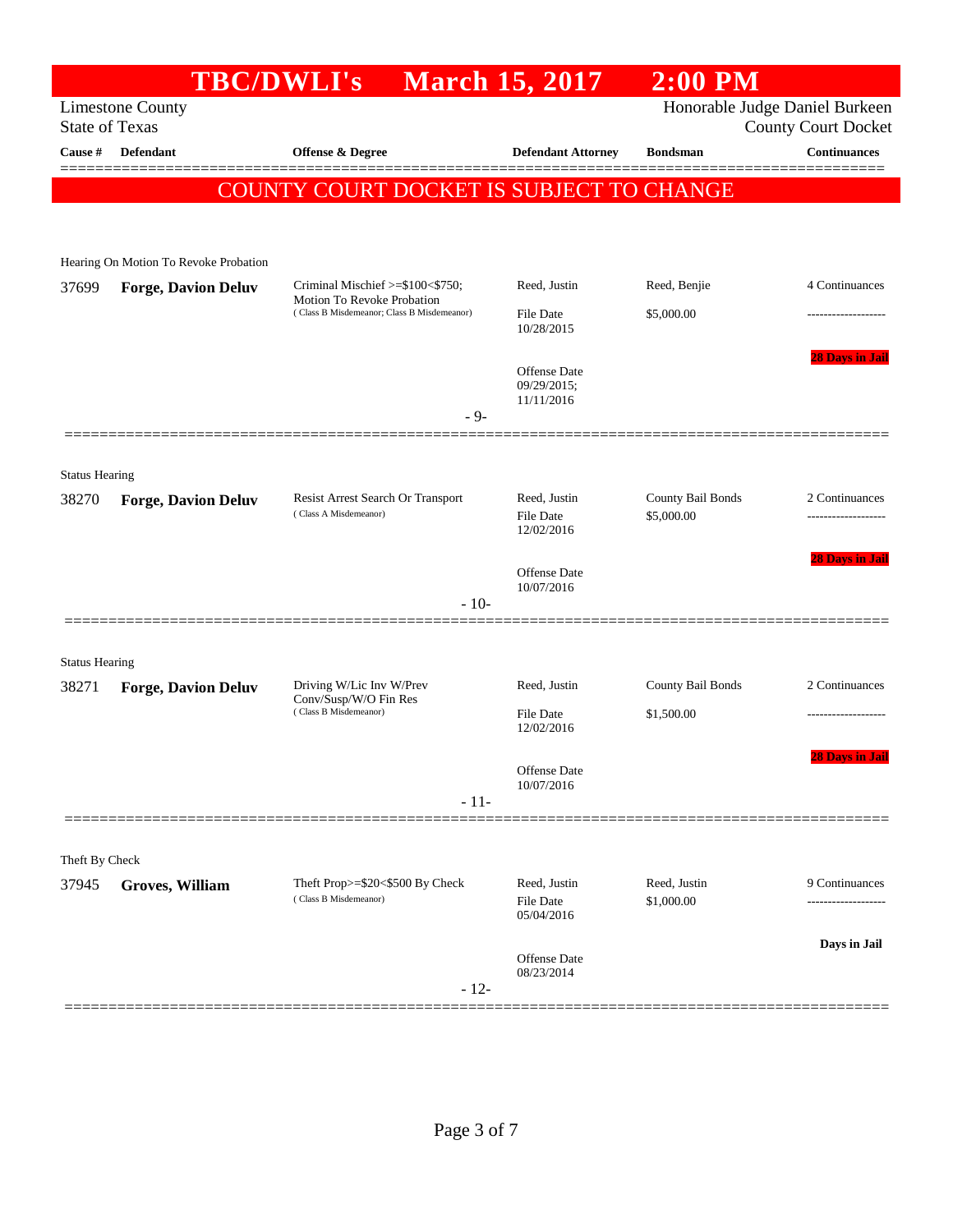|                                | <b>TBC/DWLI's</b>               |                                                          | <b>March 15, 2017</b>          | $2:00$ PM                      |                            |
|--------------------------------|---------------------------------|----------------------------------------------------------|--------------------------------|--------------------------------|----------------------------|
| <b>State of Texas</b>          | <b>Limestone County</b>         |                                                          |                                | Honorable Judge Daniel Burkeen | <b>County Court Docket</b> |
| Cause #                        | <b>Defendant</b>                | <b>Offense &amp; Degree</b>                              | <b>Defendant Attorney</b>      | <b>Bondsman</b>                | <b>Continuances</b>        |
|                                |                                 | COUNTY COURT DOCKET IS SUBJECT TO CHANGE                 |                                |                                |                            |
|                                |                                 |                                                          |                                |                                |                            |
|                                |                                 |                                                          |                                |                                |                            |
| Theft By Check                 |                                 |                                                          |                                | Personal Bond                  | 13 Continuances            |
| 37132                          | Harris, Lachander               | Theft Prop>=\$20<\$500 By Check<br>(Class B Misdemeanor) | File Date<br>09/16/2014        | \$1,000.00                     | -------------------        |
|                                |                                 |                                                          |                                |                                | Days in Jail               |
|                                |                                 |                                                          | Offense Date<br>04/27/2013     |                                |                            |
|                                |                                 | $-13-$                                                   |                                |                                |                            |
|                                |                                 |                                                          |                                |                                |                            |
| <b>Review Hearing</b>          |                                 |                                                          |                                |                                |                            |
| 37975                          | Huitzacua-Martinez,<br>Jonathan | Driving W/Lic Inv W/Prev<br>Conv/Susp/W/O Fin Res        |                                | King Bail Bonds                | 3 Continuances             |
|                                |                                 | (Class B Misdemeanor)                                    | <b>File Date</b><br>05/19/2016 | \$1,000.00                     |                            |
|                                |                                 |                                                          |                                |                                | Days in Jail               |
|                                |                                 |                                                          | Offense Date<br>12/29/2015     |                                |                            |
|                                |                                 | $-14-$                                                   |                                |                                |                            |
|                                |                                 |                                                          |                                |                                |                            |
| <b>Review Hearing</b><br>37971 | <b>Jones, Toderick</b>          | Driving W/Lic Inv W/Prev                                 |                                | County Bail Bonds              | 7 Continuances             |
|                                | <b>Lamont</b>                   | Conv/Susp/W/O Fin Res                                    |                                |                                |                            |
|                                |                                 | (Class B Misdemeanor)                                    | <b>File Date</b><br>05/19/2016 | \$2,500.00                     |                            |
|                                |                                 |                                                          |                                |                                | Days in Jail               |
|                                |                                 |                                                          | Offense Date<br>01/28/2016     |                                |                            |
|                                |                                 | $-15-$                                                   |                                |                                |                            |
|                                |                                 |                                                          |                                |                                |                            |
| Plea Hearing<br>37838          | Olvera, Jacolby                 | Driving W/Lic Inv W/Prev                                 | Reed, Justin                   | Reed, Justin                   | 10 Continuances            |
|                                | <b>Jabriele</b>                 | Conv/Susp/W/O Fin Res<br>(Class B Misdemeanor)           | <b>File Date</b>               | \$1,000.00                     |                            |
|                                |                                 |                                                          | 02/23/2016                     |                                |                            |
|                                |                                 |                                                          | Offense Date                   |                                | Days in Jail               |
|                                |                                 | $-16-$                                                   | 01/30/2016                     |                                |                            |
|                                |                                 |                                                          |                                |                                |                            |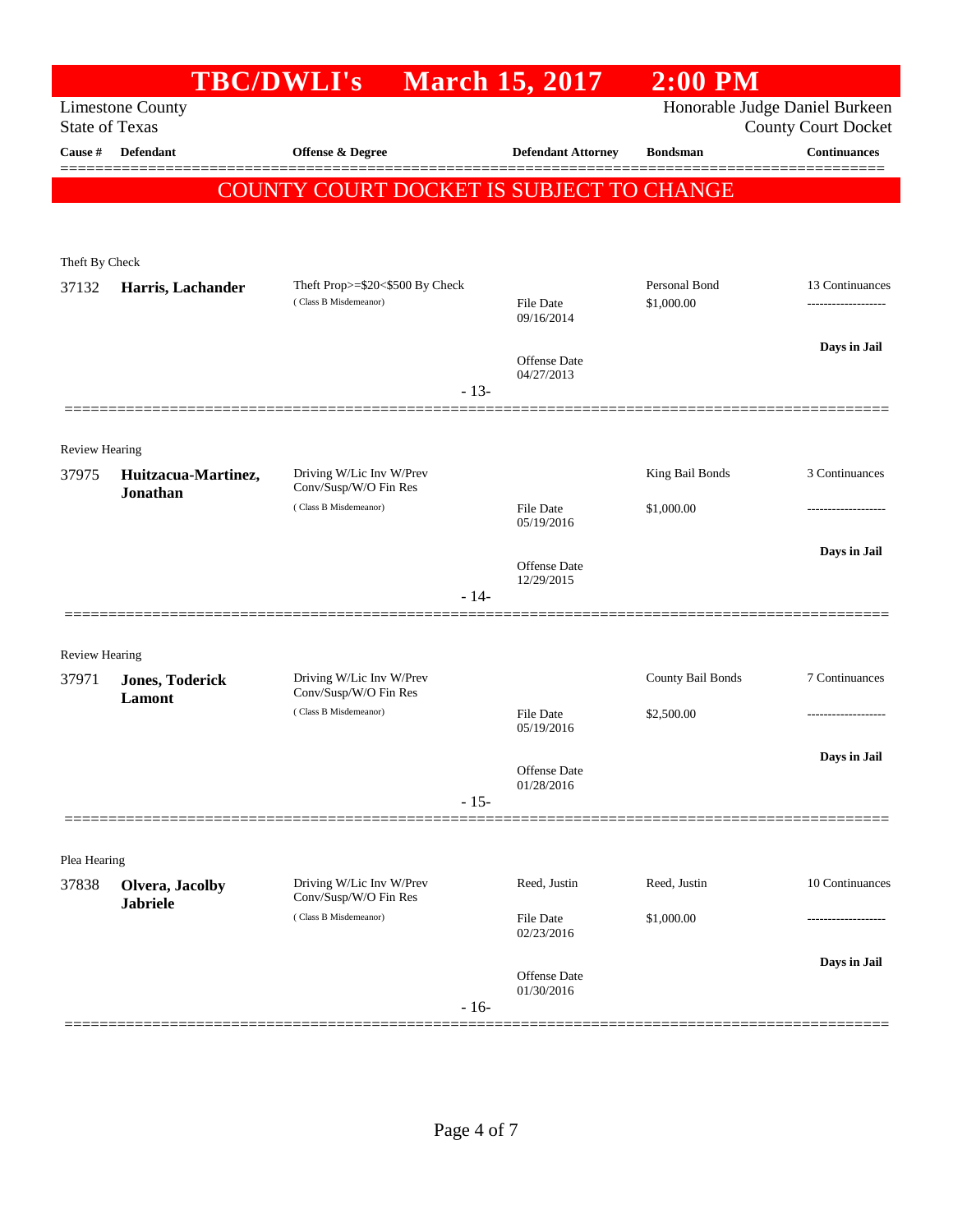|                         |                             | <b>TBC/DWLI's</b>                                        | <b>March 15, 2017</b>          | $2:00$ PM                      |                            |
|-------------------------|-----------------------------|----------------------------------------------------------|--------------------------------|--------------------------------|----------------------------|
| <b>State of Texas</b>   | <b>Limestone County</b>     |                                                          |                                | Honorable Judge Daniel Burkeen | <b>County Court Docket</b> |
| Cause #                 | Defendant                   | <b>Offense &amp; Degree</b>                              | <b>Defendant Attorney</b>      | <b>Bondsman</b>                | <b>Continuances</b>        |
|                         |                             | COUNTY COURT DOCKET IS SUBJECT TO CHANGE                 |                                |                                |                            |
|                         |                             |                                                          |                                |                                |                            |
| Theft By Check          |                             |                                                          |                                |                                |                            |
| 37978                   | Price, Twamocka             | Theft Prop>=\$20<\$500 By Check                          |                                | Personal Bond                  | 8 Continuances             |
|                         |                             | (Class B Misdemeanor)                                    | <b>File Date</b><br>05/23/2016 | \$1,000.00                     | ------------------         |
|                         |                             |                                                          |                                |                                | Days in Jail               |
|                         |                             |                                                          | Offense Date<br>09/15/2014     |                                |                            |
|                         |                             | $-17-$                                                   |                                |                                |                            |
|                         |                             |                                                          |                                |                                |                            |
| Theft By Check<br>37979 |                             | Theft Prop>=\$20<\$500 By Check                          |                                | Personal Bond                  | 8 Continuances             |
|                         | Price, Twamocka             | (Class B Misdemeanor)                                    | <b>File Date</b><br>05/23/2016 | \$1,000.00                     |                            |
|                         |                             |                                                          |                                |                                | Days in Jail               |
|                         |                             |                                                          | Offense Date<br>09/11/2014     |                                |                            |
|                         |                             | $-18-$                                                   |                                |                                |                            |
|                         |                             |                                                          |                                |                                |                            |
| Review Hearing          |                             | Driving W/Lic Inv W/Prev                                 |                                | County Bail Bonds              | 3 Continuances             |
| 38142                   | Saldivar, Saul              | Conv/Susp/W/O Fin Res<br>(Class B Misdemeanor)           | <b>File Date</b>               | \$1,500.00                     | -------------------        |
|                         |                             |                                                          | 08/23/2016                     |                                |                            |
|                         |                             |                                                          | Offense Date                   |                                | Days in Jail               |
|                         |                             | $-19-$                                                   | 06/29/2016                     |                                |                            |
|                         |                             |                                                          |                                |                                |                            |
| Theft By Check          |                             |                                                          |                                |                                |                            |
| 37839                   | <b>Sherrod, David Keith</b> | Theft Prop>=\$20<\$500 By Check<br>(Class B Misdemeanor) |                                | Personal Bond                  | 8 Continuances             |
|                         |                             |                                                          | <b>File Date</b><br>02/24/2016 | \$1,000.00                     |                            |
|                         |                             |                                                          | Offense Date                   |                                | Days in Jail               |
|                         |                             | $-20-$                                                   | 04/30/2014                     |                                |                            |
|                         |                             |                                                          |                                |                                |                            |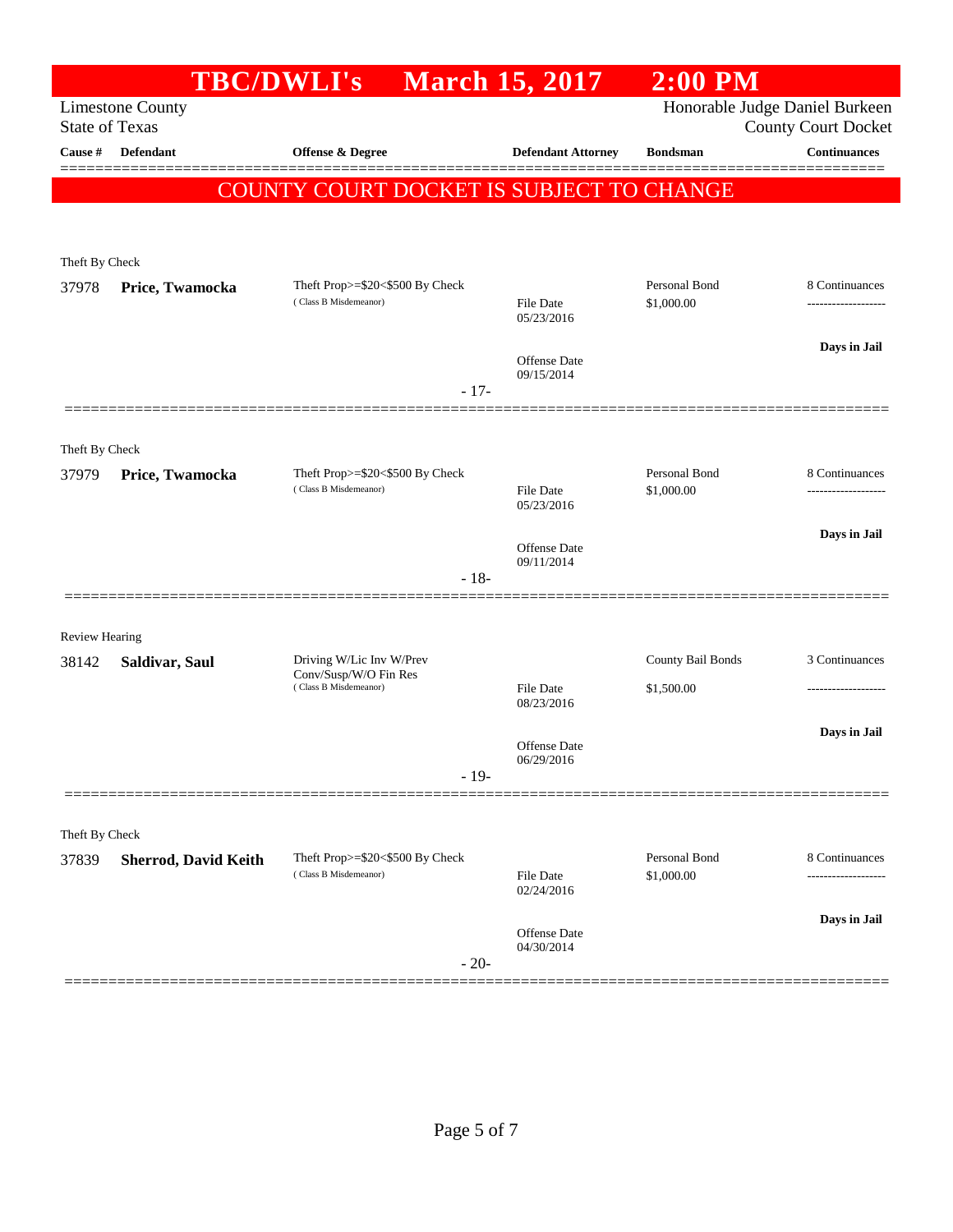|                         | <b>TBC/DWLI's</b>       |                                                          | <b>March 15, 2017</b>          | $2:00$ PM                   |                                                              |
|-------------------------|-------------------------|----------------------------------------------------------|--------------------------------|-----------------------------|--------------------------------------------------------------|
| <b>State of Texas</b>   | <b>Limestone County</b> |                                                          |                                |                             | Honorable Judge Daniel Burkeen<br><b>County Court Docket</b> |
| Cause #                 | <b>Defendant</b>        | <b>Offense &amp; Degree</b>                              | <b>Defendant Attorney</b>      | <b>Bondsman</b>             | <b>Continuances</b>                                          |
|                         |                         | COUNTY COURT DOCKET IS SUBJECT TO CHANGE                 |                                |                             |                                                              |
|                         |                         |                                                          |                                |                             |                                                              |
|                         |                         |                                                          |                                |                             |                                                              |
| Theft By Check<br>36705 | Webb, Jessie Loraine    | Theft Prop>=\$20<\$500 By Check                          |                                | Personal Bond               | 8 Continuances                                               |
|                         |                         | (Class B Misdemeanor)                                    | <b>File Date</b><br>11/05/2013 | \$1,000.00                  | -------------------                                          |
|                         |                         |                                                          |                                |                             | Days in Jail                                                 |
|                         |                         |                                                          | Offense Date<br>02/11/2013     |                             |                                                              |
|                         |                         | $-21-$                                                   |                                |                             |                                                              |
|                         |                         |                                                          |                                |                             |                                                              |
| <b>Review Hearing</b>   |                         |                                                          |                                |                             |                                                              |
| 36865                   | Webb, Jessie Loraine    | Bail Jumping And Fail To Appear<br>(Class A Misdemeanor) | <b>File Date</b>               | Personal Bond<br>\$1,000.00 | 8 Continuances                                               |
|                         |                         |                                                          | 02/28/2014                     |                             |                                                              |
|                         |                         |                                                          | Offense Date                   |                             | Days in Jail                                                 |
|                         |                         | $-22-$                                                   | 02/19/2014                     |                             |                                                              |
|                         |                         |                                                          |                                |                             |                                                              |
| Theft By Check          |                         |                                                          |                                |                             |                                                              |
| 37155                   | Webb, Jessie Loraine    | Theft Prop>=\$20<\$500 By Check<br>(Class B Misdemeanor) | <b>File Date</b>               | Personal Bond               | 8 Continuances                                               |
|                         |                         |                                                          | 09/17/2014                     | \$1,000.00                  |                                                              |
|                         |                         |                                                          | Offense Date                   |                             | Days in Jail                                                 |
|                         |                         | $-23-$                                                   | 06/22/2013                     |                             |                                                              |
|                         |                         |                                                          |                                |                             |                                                              |
| <b>Status Hearing</b>   |                         |                                                          |                                |                             |                                                              |
| 38022                   | Webb, Jessie Loraine    | Bail Jumping And Fail To Appear                          | Reed, Bobby                    | Reed, Bobby                 | 8 Continuances                                               |
|                         |                         | (Class A Misdemeanor)                                    | File Date<br>05/31/2016        | \$2,000.00                  |                                                              |
|                         |                         |                                                          |                                |                             | Days in Jail                                                 |
|                         |                         |                                                          | Offense Date<br>05/24/2016     |                             |                                                              |
|                         |                         | $-24-$                                                   |                                |                             |                                                              |